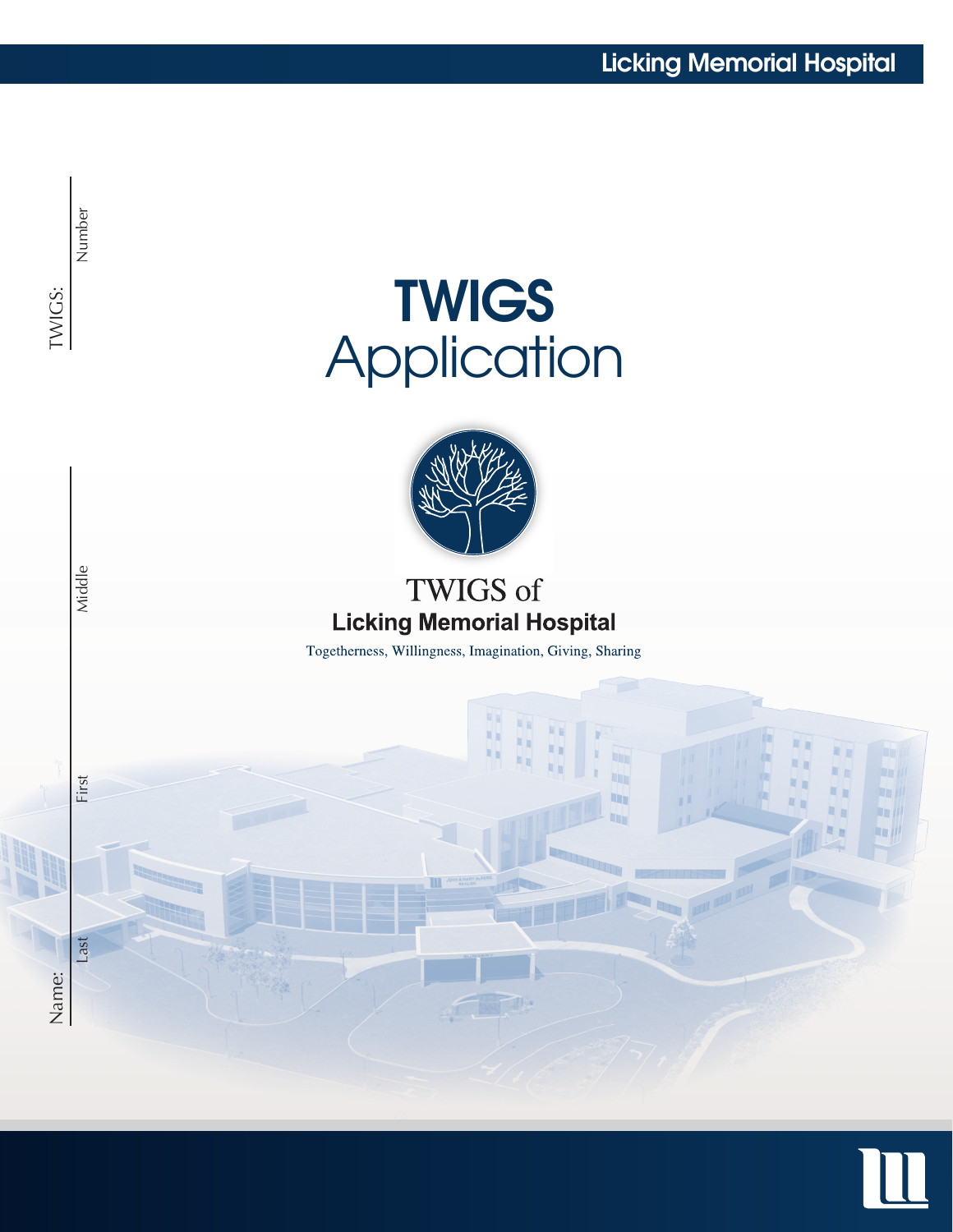# TWIGS Application



Today's date:

## GENERAL INFORMATION

| Mr., Mrs., Ms., Miss:                                                     |           |      |            |       |                |                |
|---------------------------------------------------------------------------|-----------|------|------------|-------|----------------|----------------|
|                                                                           | Last name |      | First name |       |                | Middle initial |
| Address:                                                                  |           |      |            |       |                |                |
| Street                                                                    |           | City |            | State | Zip code       |                |
| $Telephone: Home: (________)$                                             |           |      |            |       | $Cell: (\_\_)$ |                |
|                                                                           |           |      |            |       |                |                |
|                                                                           |           |      |            |       |                |                |
| Completed education: [ ] High school [ ] College [ ] Post graduate degree |           |      |            |       |                |                |
| Degree(s):                                                                |           |      |            |       |                |                |
| Work status: [ ] Employed [ ] Unemployed [ ] Retired [ ] Homemaker        |           |      |            |       |                |                |
|                                                                           |           |      |            |       |                |                |
|                                                                           |           |      |            |       |                |                |
|                                                                           |           |      |            |       |                |                |
|                                                                           |           |      |            |       |                |                |

#### IN AN EMERGENCY, PLEASE NOTIFY:

| Name:         |                 |
|---------------|-----------------|
| Address:      |                 |
| Home phone: _ | Work phone: ___ |
|               |                 |

Have you ever committed, been convicted of, pleaded guilty to, pleaded no contest to or entered a plea to a felony or misdemeanor?

*Note: Conviction of a crime is not necessarily grounds for disqualification.*

[ ] No [ ] Yes If yes, please explain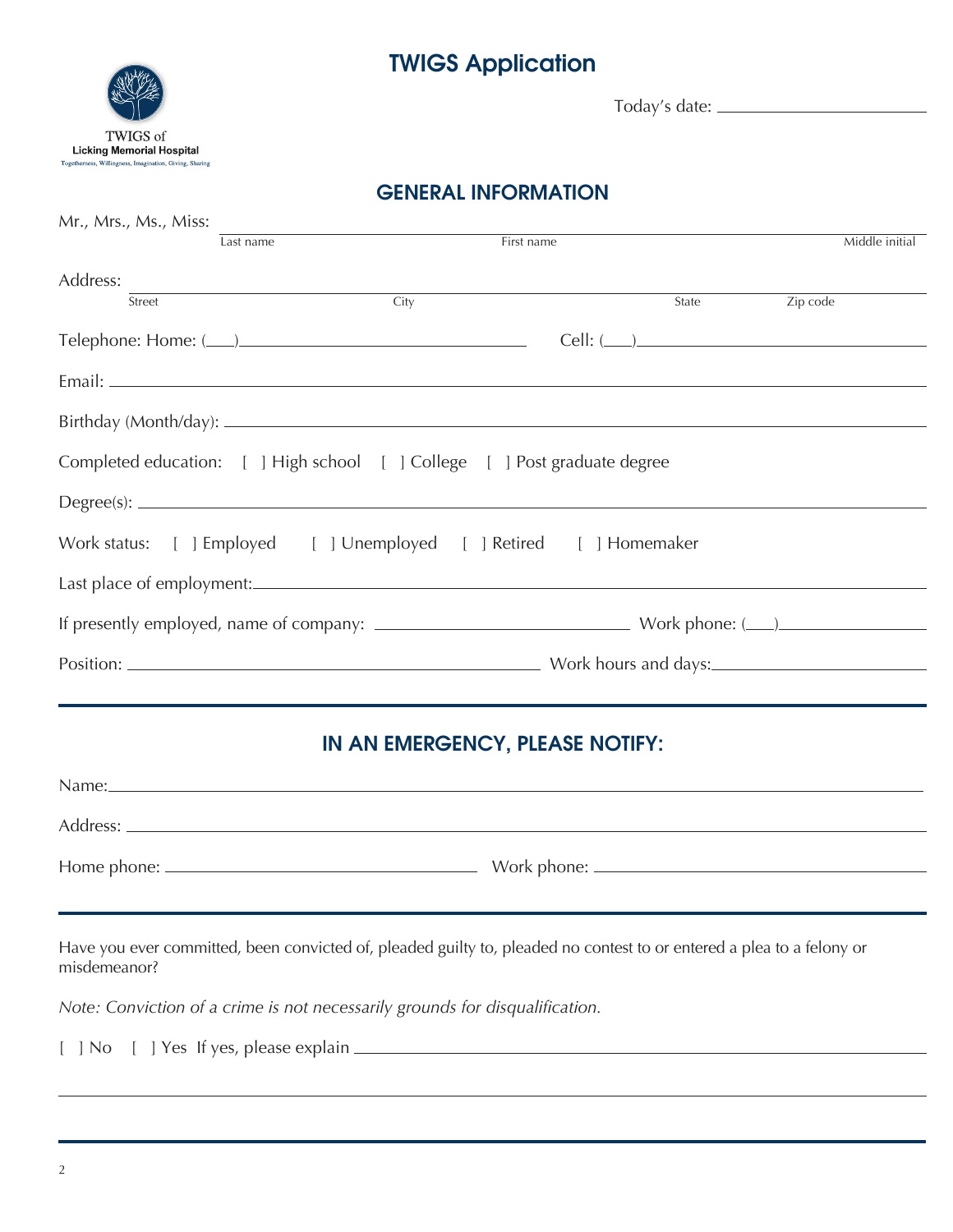## SKILLS / INTERESTS

| Do you currently work in retail or have you worked in retail in the past? [ ] Yes [ ] No                                                                                                                                            |  |  |
|-------------------------------------------------------------------------------------------------------------------------------------------------------------------------------------------------------------------------------------|--|--|
|                                                                                                                                                                                                                                     |  |  |
| <u> 1989 - Andrea Santana, amerikana amerikana amerikana amerikana amerikana amerikana amerikana amerikana amerika</u>                                                                                                              |  |  |
|                                                                                                                                                                                                                                     |  |  |
|                                                                                                                                                                                                                                     |  |  |
| Are there any work activities or conditions you must avoid?                                                                                                                                                                         |  |  |
| ,我们也不能在这里的时候,我们也不能在这里的时候,我们也不能会在这里的时候,我们也不能会在这里的时候,我们也不能会在这里的时候,我们也不能会在这里的时候,我们也<br>,我们也不能在这里的时候,我们也不能在这里的时候,我们也不能不能不能不能不能不能不能不能不能不能不能不能不能不能不能。<br>第2012章 我们的时候,我们的时候,我们的时候,我们的时候,我们的时候,我们的时候,我们的时候,我们的时候,我们的时候,我们的时候,我们的时候,我们的时候,我 |  |  |
|                                                                                                                                                                                                                                     |  |  |
| ,我们也不能会有什么。""我们的人,我们也不能会有什么?""我们的人,我们也不能会有什么?""我们的人,我们也不能会有什么?""我们的人,我们也不能会有什么?""                                                                                                                                                   |  |  |
| ,我们也不能在这里的时候,我们也不能在这里的时候,我们也不能会不能会不能会不能会不能会不能会不能会不能会不能会不能会。<br>第2012章 我们的时候,我们的时候,我们的时候,我们的时候,我们的时候,我们的时候,我们的时候,我们的时候,我们的时候,我们的时候,我们的时候,我们的时候,我                                                                                     |  |  |
| <b>PERSONAL REFERENCES</b>                                                                                                                                                                                                          |  |  |
| Please do not use relatives as references. At least one reference for whom you have worked is preferred.                                                                                                                            |  |  |
|                                                                                                                                                                                                                                     |  |  |
|                                                                                                                                                                                                                                     |  |  |
|                                                                                                                                                                                                                                     |  |  |
|                                                                                                                                                                                                                                     |  |  |
|                                                                                                                                                                                                                                     |  |  |
|                                                                                                                                                                                                                                     |  |  |
|                                                                                                                                                                                                                                     |  |  |
|                                                                                                                                                                                                                                     |  |  |